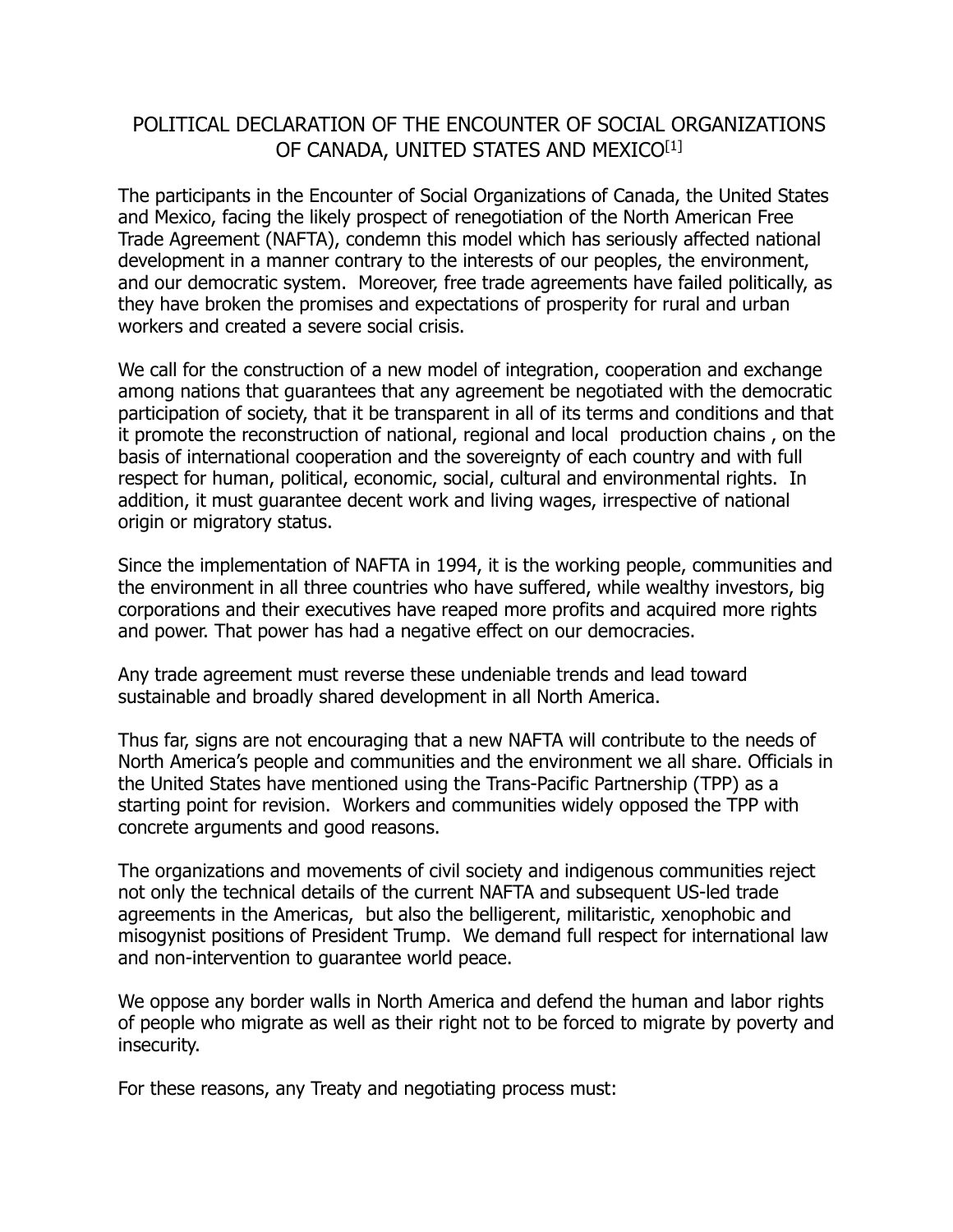1) Advance through a transparent, democratic and participatory process involving the public and the legislative branch of each country.

2) Include in the text of the agreement clear and effective, time-bound, binding and enforceable labor and environmental rules that meet and exceed established international standards.

3) Eliminate privileges for foreign investors such as the Investor-State Dispute Settlement mechanism (ISDS) and respect the right of people to exercise democratic control over public policies in each country.

4) Establish binding norms that guarantee the preeminence of human rights established in international pacts and agreements.

5) Create integral gender policies that guarantee equity and non-discrimination as fundamental principles, as well as the active participation of women in all spheres of life.

6) Guarantee participation and prior informed consent for indigenous peoples and communities with the aim of respecting the sovereignty of peoples over their resources, territories and cultures.

7) Include measures in law and practice that raise wages and increase access to decent work in all three countries, promoting trade union democracy, freedom of association, and transnational collective bargaining in cases where an employer operates in two or more countries.

8) Guarantee free public education at all levels as a social right, indispensable in the construction of democratic and socially just societies and for the liberation of our peoples. Education must be excluded from free trade deals, as it is not a commodity.

9) Promote a North American industrial policy that effectively protects shared production, by increasing quantitative requirements for rules of origin and strengthening monitoring to guarantee the North American origin of components in key industries.

10) Safeguard food sovereignty, mechanisms of production and supply management, rural livelihoods and the right to know about what is in our food and how and where it is produced.

11) Guarantee the delivery of quality public services - education health care, energy, water, etc., protect public procurement, and protect the rights of nations to expand public ownership of resources and services.